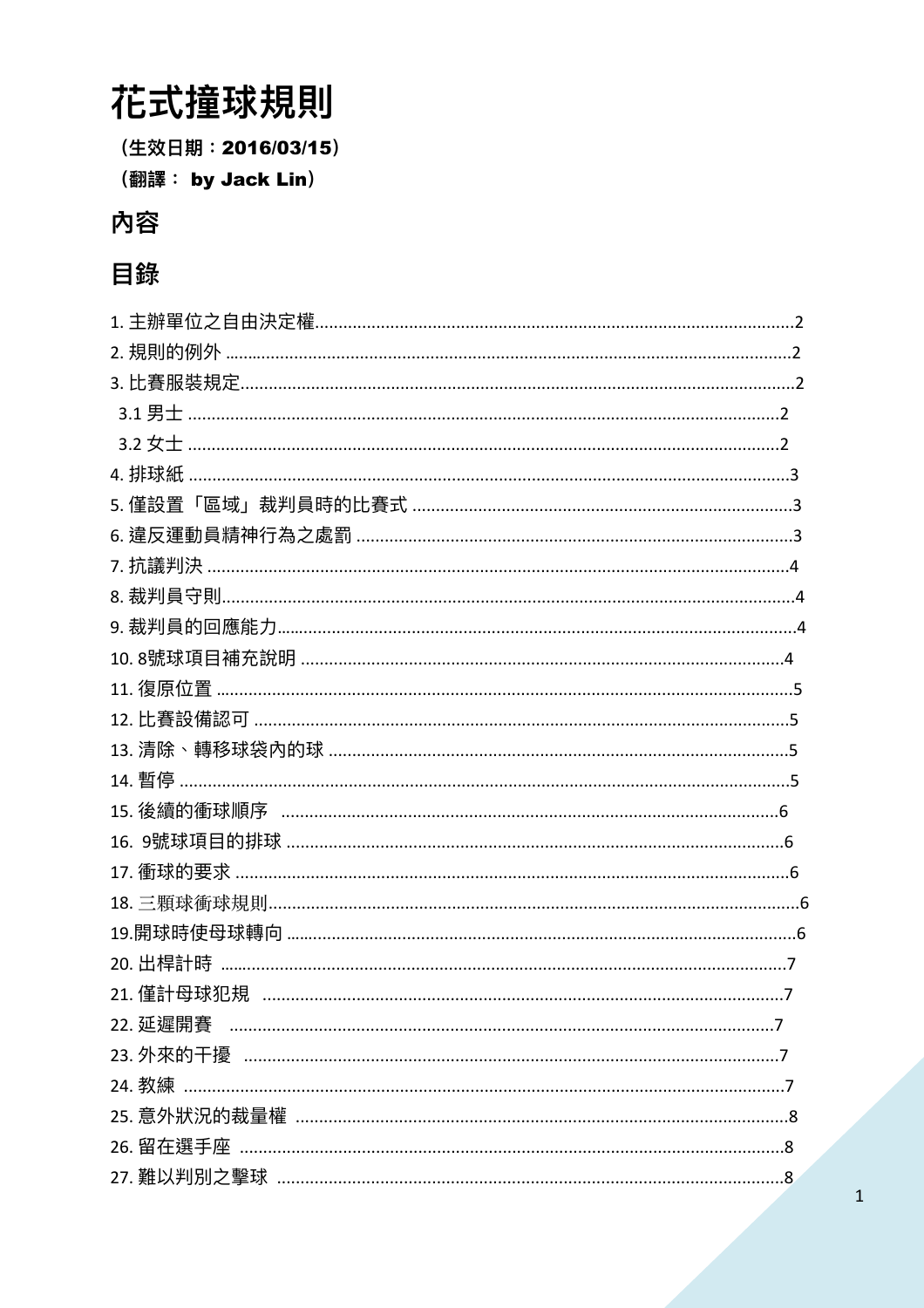28. 宣告凍結球 ……..

〔英文版編輯註解: 所使用的陽性性別為簡化文句之用並無具體指名選手或官員性別之 意圖﹞

#### **1.** 主辦單位之⾃由決定權

以下規定涉及比賽服裝要求、抗議、賽程安排等問題,以及其它非屬實際比賽規 則,但必須在個別賽事中遵守的規定事項。各個不同賽事對於以下規定的應用,在某 些方面或有不同:例如設定每場比賽的局數、或在9號球比賽中第一盤結束後下一盤的 開球權屬誰?賽會的管理單位有權制定相關的規定,但這些規定並不具備與比賽規則 同等的效⼒;比賽規則具有優先權。

#### **ADMINISTRATIVE DISCRETION**

These regulations address dress requirements, protests, scheduling issues, and other items that are not part of the actual Rules of Play but need to be regulated for the individual event. Some aspects of applying the regulations vary from tournament to tournament, such as the number of sets in a match and who breaks after the first rack at nine ball. The management of an event is entitled to enforce regulations for the event. These Regulations do not have the same force as the Rules; the Rules have priority.

#### **2. 規則的例外**

各項目的實際比賽規則不得改變,除非有WPA(世界花式撞球協會)運動總監或其 他WPA官方針對個別賽事所發佈的特別豁免。任何規則的改變必須以書面說明方式在 賽前選⼿會議中提出。

#### **EXCEPTIONS TO THE RULES**

The actual Rules of Play may not be altered unless a specific waiver is issued by the WPA Sports Director or other WPA official for the individual event. A written explanation of any rules change should be made available at the players' meeting.

#### **3. 比賽服裝規定**

每一位參賽選手的服裝必須符合競賽的等級,並且以整潔、合宜和維持良好狀態 為原則。如果選手不能確定其比賽服裝是否合於規定,應於比賽前向主辦單位洽詢其 比賽服裝是否合格。賽會總監對於選手比賽服裝的合法性有最終裁量權。在特殊情況 下,主辦單位可允許選手違反比賽服裝規定而參賽,例如當航空公司運丟了行李。違 反比賽服裝規定可能導致選⼿被取消參賽資格。

如果比賽前沒有特別公告,則採用WPA的比賽服裝規定。以下是現行世界錦標賽 和世界巡迴賽的比賽服裝規定。 **DRESS CODE**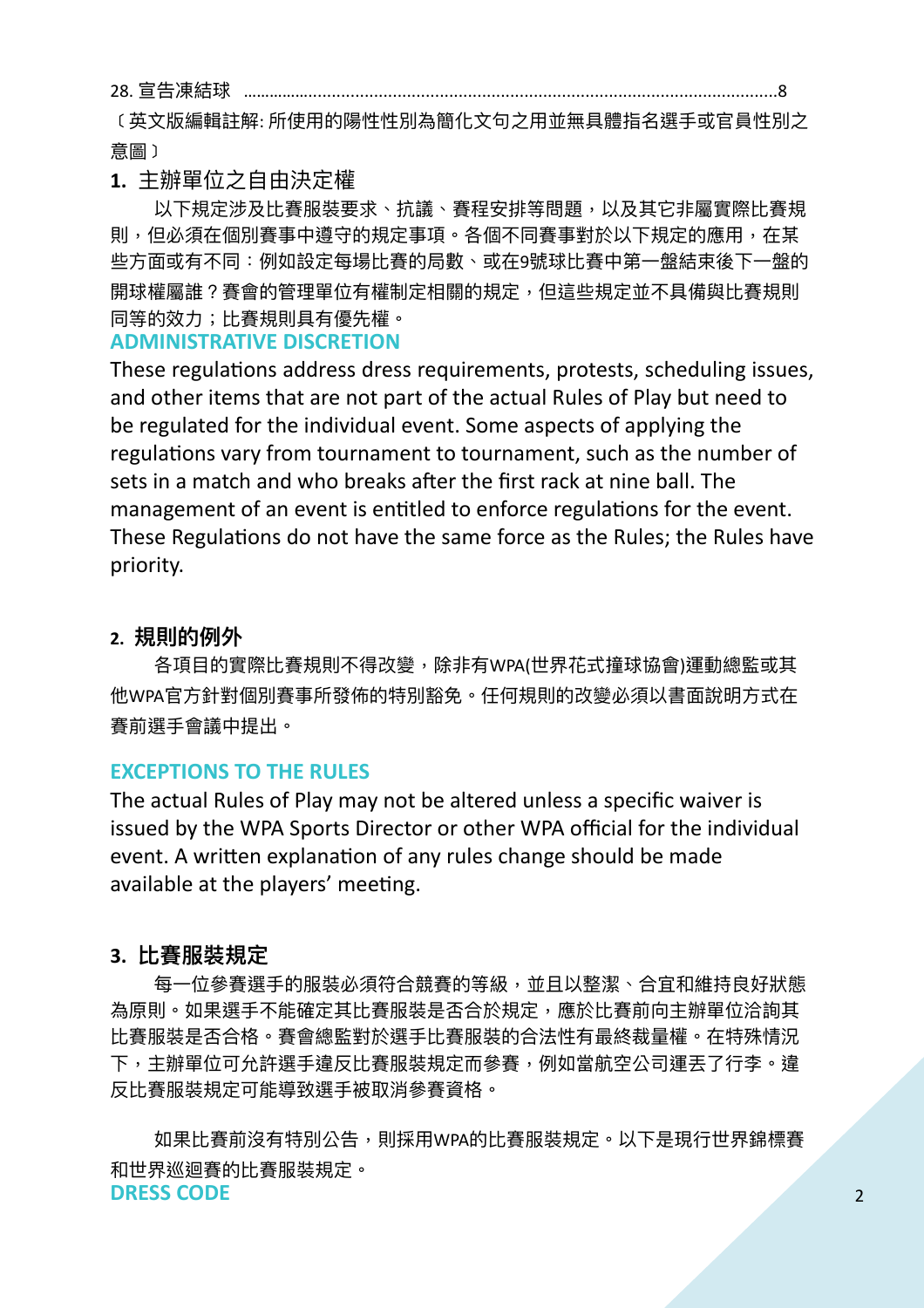Each player's attire must always meet the level of the competition and be clean, proper and in good condition. If an athlete is unsure about the legality of his attire, the athlete should approach the tournament director before the match and ask whether the attire is legal. The tournament director has the final say with regards to the legality of attire. In exceptional circumstances, the director may permit a player to compete in violation of the dress code e.g. when airline luggage has been misplaced. A player may be disqualified for dress code violation.

If there is no announcement before the event, the WPA dress code is assumed. The following are the current requirements for World Championship and World Tour events.

#### **3.1男⼠**

男士可以穿著長袖襯衫搭配領尖有鈕扣的背心、或任何顏色的帶領襯衫或帶領 Polo衫。襯衫或Polo衫必須紮進褲內。必須是乾淨且維持在良好狀態。不允許穿 無領T恤。襯衫⾄少要有短袖。

長褲可以是任何顏色,但必須乾淨和維持良好狀況。即便長褲外觀是可容許的 牛仔褲型式的設計,但實際上任何顏色的丹寧褲/牛仔褲都被禁止。

鞋子必須是優雅的正裝鞋來搭配衣褲。不允許穿橡皮底帆布鞋和涼鞋。可接受 鞋⾯綴以暗⾊⽪⾰或類⽪⾰物的運動鞋,但建議事先取得賽事總監的認可。

#### **3.1 MEN**

Men may wear either a long sleeve shirt and button-down vest or a regular collared shirt or polo shirt of any color. Shirt or polo shirt must be tucked in. It must be in a good condition and clean. No T-shirts are allowed. The shirt must have at least a short sleeve.

Dress pants will be clean and in good condition and may be of any color. Denim/blue jeans of any color are forbidden even though a jeans design is allowed.

Shoes must be elegant dress shoes that fit in the outfit. Sneakers and sandals are not allowed. Sports shoes with a dark top of leather or leatherlike material are allowed but are subject to the tournament director's discretion.

#### **3.2女⼠**

女士可以穿襯衫,優雅的上衣,洋裝,襯衫或袖子長度可以包覆肩膀的Polo衫。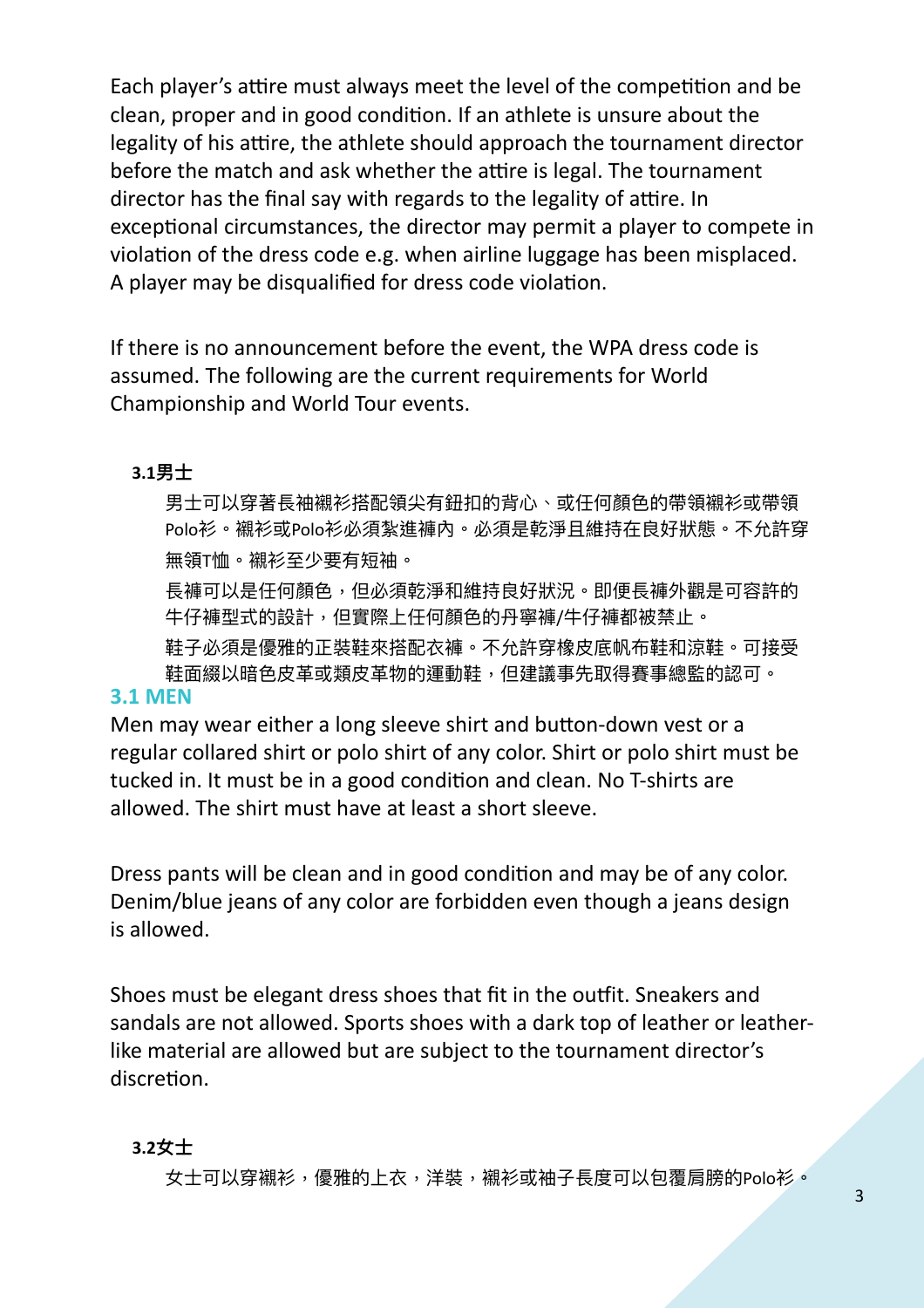不允許穿無領T恤。

褲子可以是任何顏色,但必須乾淨及維持良好狀態。即便長褲外觀是可容許的 牛仔褲型式的設計,但實際上任何顏色的丹寧褲/牛仔褲都被禁止。女性運動員 可以穿著裙子,但裙子的長度必須超過膝蓋。

鞋子必須是優雅的正裝鞋來搭配衣褲。不允許穿著橡皮底帆布鞋和涼鞋。可接 受鞋面綴以暗色皮革或類皮革物的運動鞋,但建議事先取得賽事總監的認可。

#### **3.2 WOMEN**

Women may wear a shirt, an elegant top, a dress, a blouse or a polo shirt which is covering the shoulders. T-shirts are not permitted.

Dress pants will be clean and in good condition and may be of any color. Denim/blue jeans of any color are forbidden even though a jeans design is allowed. Female athletes may wear a skirt which must cover the knees.

Shoes must be elegant dress shoes that fit in the outfit. Sneakers and sandals are not allowed. Sports shoes with a dark top of leather or leatherlike material are allowed but are subject to the tournament director's discretion.

#### **4. 排球紙**

排球紙可以用在8號球, 9號球與10號球等項目, 14/1之比賽不允許使用排球紙。 4. Ball Rack Template

The Ball Rack Template can be used for the disciplines: 8-ball, 9-ball and 10-ball. In 14/1 it's not allowed to use the Ball Rack Template.

#### 4.1**排球紙的位置**

球台必需在比賽開始前將記號繪製完成。 一條垂直直線必需繪製以確定排球紙 的位置,這一條直線之長度必需足夠貫穿排球紙頂端與下端的洞口。 4.1 Positioning of the Ball Rack Template

The table must be marked before the tournament has started. A Vertical line must be drawn for the positioning of the Ball Rack Template. This line must be long enough to pass through the top and bottom holes on the Ball Rack Template.

#### 4.2**移除排球紙**

開球後,裁判員必需盡速移除排球紙而不干擾任何其它球,如果沒有裁判員執 勤而有球妨礙到排球紙之移除,則對手必須移除排球。如果沒有阻礙球,則當 時的擊球者可以移除排球紙而不需對手干預。

不論是否有裁判員執法,移除排球紙只能在不超過兩顆阻礙球之情況下為之。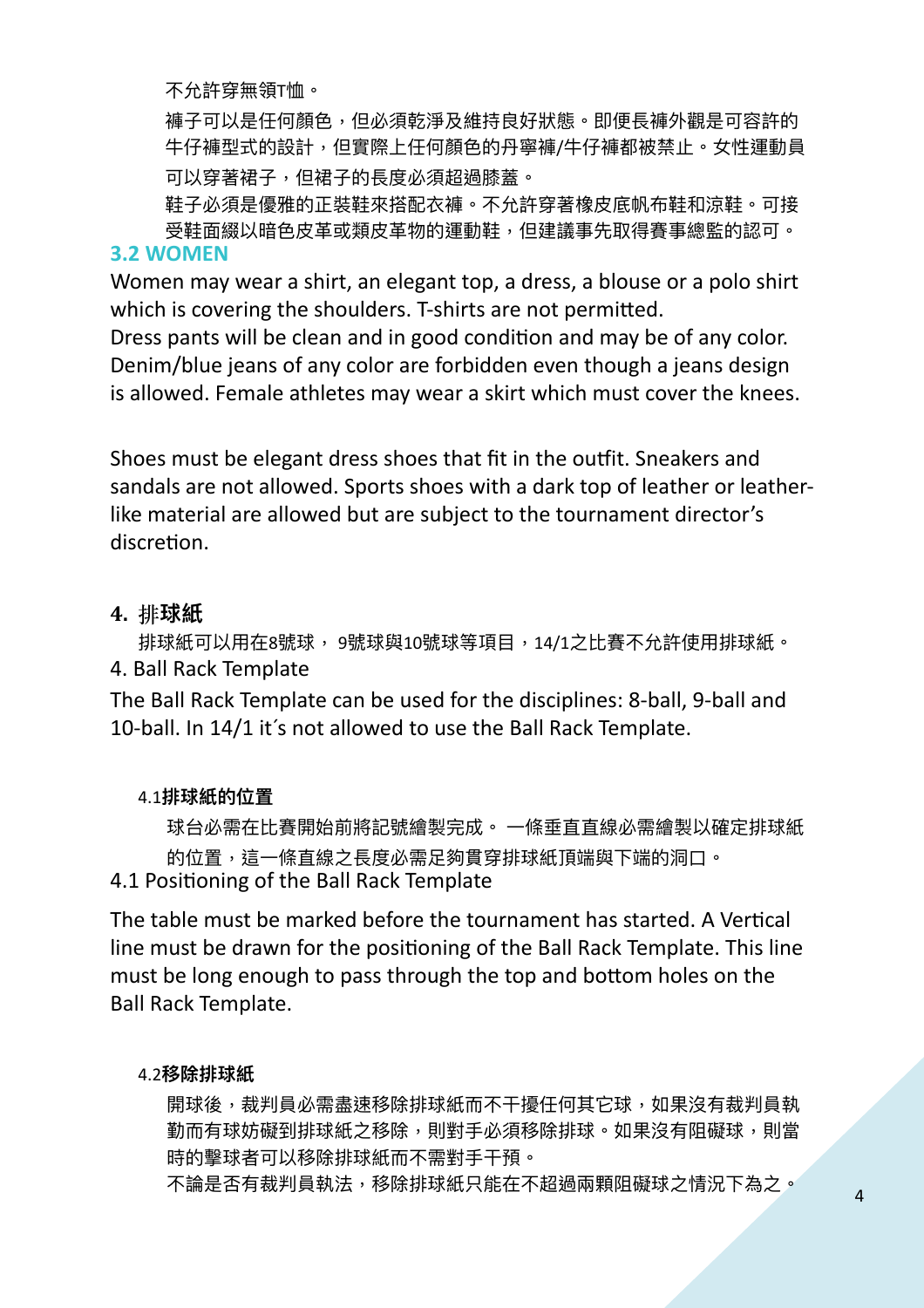本規則之例外情況是一個或多個球凍結並妨礙排球紙的移除,在此情況下排球 紙留在原位直到不再有阻礙球妨礙排球紙的移除。

移除排球紙時,裁判員或對手可以使用排球器或巧克為阻礙球做記號。移除後 的排球紙必須放置於所要求的遠離台面位置,包括顆星台邊或球回放至原位的 位置。

## 4.2 Removing of the Ball Rack Template

After the break, the Ball Rack Template must be removed by the referee from the table as soon as possible without disturbing any of the balls. If a referee is not present and there are balls obstructing the removal of the Ball Rack Template, the opponent must be the one to remove the Ball Rack Template. If there are no obstructions, the player at the table may remove the Ball Rack Template without the opponent interfering.

With or without a referee present, the Ball Rack Template can only be removed if not more than 2 balls are an obstruction in its removal. Exception to this rule applies if 1 or more balls are frozen and obstructing the removal, in this case the Ball Rack Template stays in place until such time that the frozen balls are no longer an obstacle in the removal of the Ball Rack Template.

With the removal of the Ball Rack Template, the referee or opponent may use markers in the form of ball markers or chalk blocks which are at their disposal to mark the obstructing balls. The Ball Rack Template must be placed in its required spot away from the playing area including the rails and the balls placed back into their original position.

#### 4.3**排球紙的規格**

排球紙由塑膠材料製成,厚度不可超過0.14mm並且在任何情況下不可以影響球 台。排球紙不可以黏貼在球台台面上。

# 4.3 Specification for Ball Rack Template

Ball Rack template should be made of a plastic material, no thicker than 0.14 mm and shouldn't affect the table in any way. Template may not be glued on the playing surface.

# 5. 僅設置「區域」裁判員時的比賽方式

有些比賽可能僅設置「區域」裁判員,該裁判員同時要負責數個球枱的比賽,故 每一球枱没有專屬的裁判員為其執法,但選手仍應遵守所有的比賽規則。在此情況 下,建議以下列方式進行比賽:

由非出桿選手執行裁判員的所有職責。如果在某個特殊擊球前,欲出桿的選手認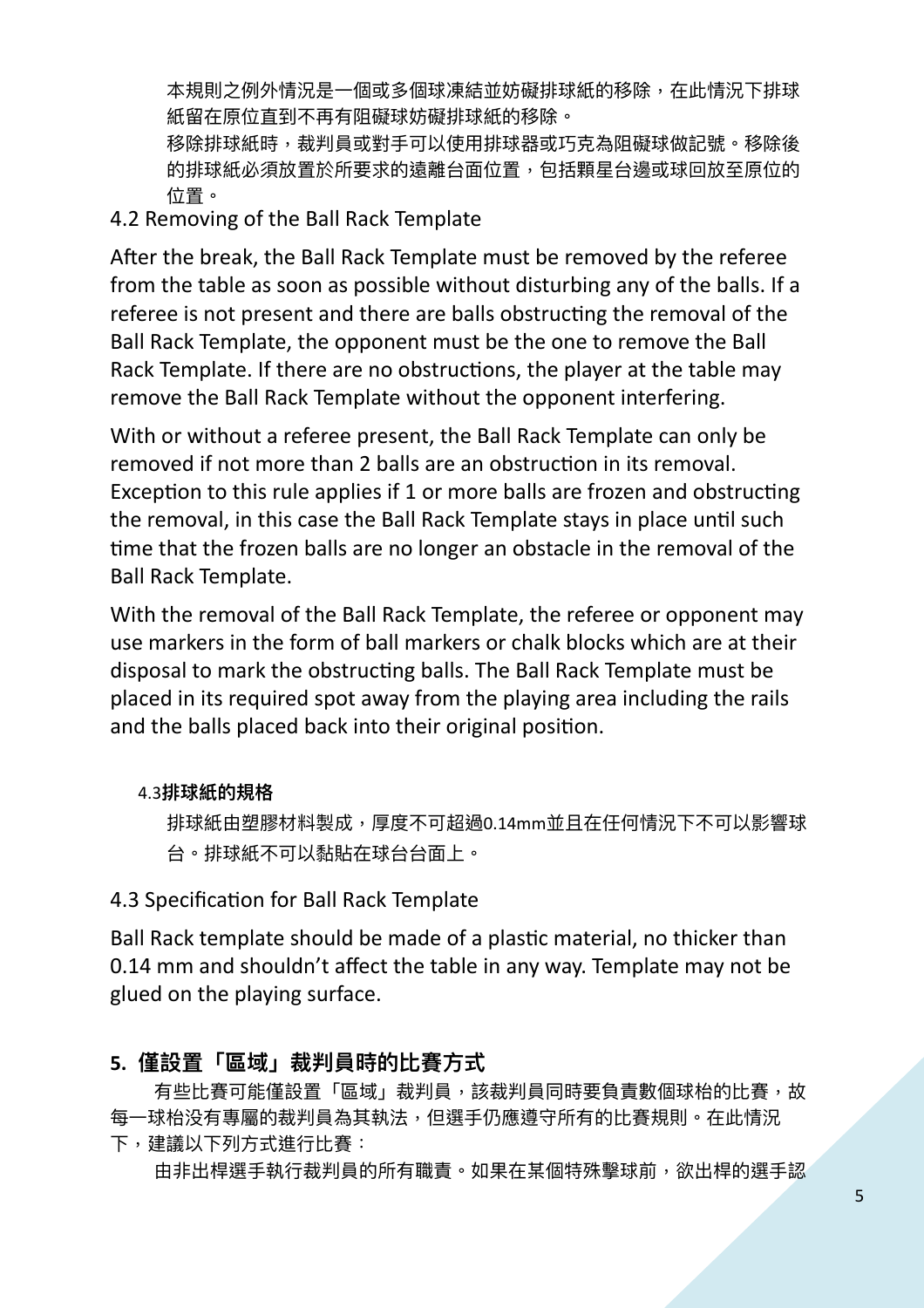為他的對手無法做出正確判斷,他應該要求區域裁判員前來確認該次擊球是否合法。 非出桿選手如果覺得他自己無法或不願對即將出桿的結果做出判斷,也可以要求裁判 員前來執行判決。任何一位選手有權中止比賽,直到他對比賽的裁判員方式感到滿 意。

在無臨場裁判員的比賽中,如果兩位選手產生了爭議,而區域裁判員在沒有看到 爭議產生原因的情況下需要作出判決,他應該盡可能去完整瞭解所有情況,可能的方 式包括詢問可靠的目擊者、查閱現場錄影、或重現發生爭議的擊球。如果一方選手宣 稱對方犯規,而另一方選手聲稱沒有,且沒有明顯證據支持的情況下,區域裁判員可 推定為沒有犯規。

5. Playing with an "Area" Referee

It may be that a tournament is being played with "area" referees who are each responsible for several tables and there is no referee constantly at each table. In this case, the players are still expected to observe all the rules of the game. The recommended way to conduct play in this situation is as follows.

The non-shooting player will perform all of the duties of the referee. If, prior to a particular shot, the shooting player feels that his opponent will not be able to properly judge the shot, he should ask the area referee to watch the shot. The non-shooting player may also ask for such attention if he feels that he is unable or is unwilling to rule on the shot. Either player has the power to suspend play until he is satisfied with the way the match is being refereed.

If a dispute arises between two players in an unrefereed match, and the area referee is asked to make a decision without having seen the cause of the dispute, he should be careful to understand the situation as completely as possible. This might include asking trusted witnesses, reviewing video tapes, or reenacting the shot. If the area referee is asked to determine whether a foul occurred and there is no evidence of the foul except the claim of one player while the other player claims that there was no foul, then it is assumed that no foul occurred.

#### **6. 違反運動員精神⾏為之處罰**

比賽的規則和條款,付予裁判員和其他主辦單位的官員在處罰選手做出違反運動 員精神的行為時,有相當大的裁量權。在做出此類決定時,有幾個因素應該要考慮: 包括選手先前的行為、先前對選手所提出的警告、違反的行為有多嚴重,以及在賽會 開始前的選手會議中提供選手的資訊。另外,賽事的等級也應該被考慮,因為高水準 的選手被期望應該要更嫻熟所有的規則和條例;相對的,初學者可能較不熟悉相關的 規則以及如何應用。

6. Penalizing Unsportsmanlike Conduct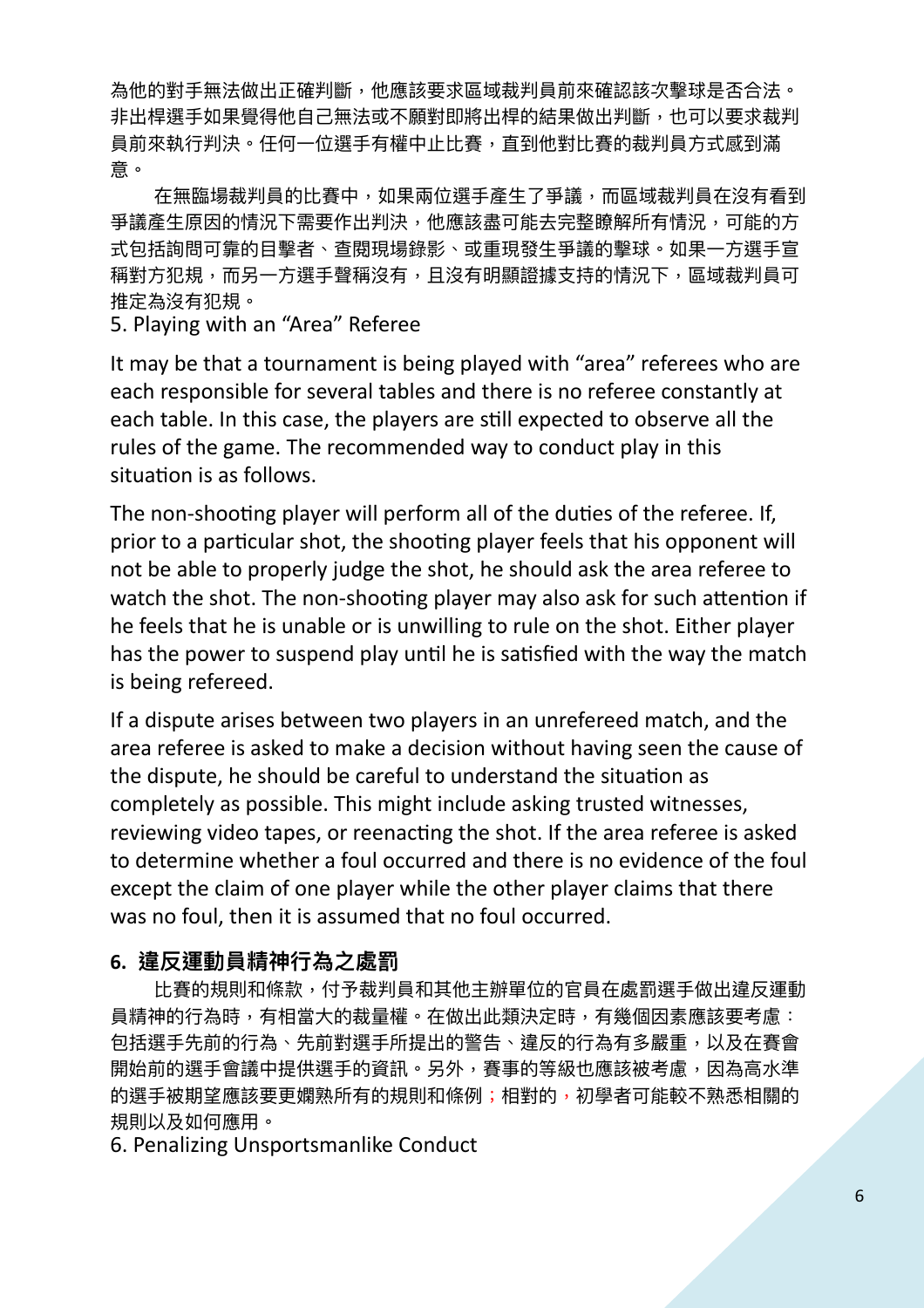The rules and regulations give the referee and other officials considerable latitude in penalizing unsportsmanlike conduct. Several factors should be considered in such decisions, including previous conduct, previous warnings, how serious the offense is, and information that the players may have been given at the Players' Meeting at the start of the tournament. In addition, the level of competition may be considered since players at the top levels can be expected to be fully familiar with the rules and regulations, while relative beginners may be unfamiliar with how the rules are normally applied.

#### **7. 抗議判決**

如果選手對於判決有疑義,他應先向裁判員提出異議。裁判員則應盡可能地證明 判決的適當性。如果選手仍想進一步抗議判決,他可以再向裁判長提出異議,然後是 競賽總監。在正規賽中,競賽總監的決定為最終判決。在WPA世界錦標賽中,若WPA 運動總監剛好在現場,選手可以進一步向WPA運動總監訴請裁決。對於這樣的上訴要 求,抗議者必須先繳交100美元保證金,如果最終判決不利於抗議者,此保證金將會被 沒收。

每位選手對於裁判員已做出的判決,僅可提出一次再議的要求;如果對於同樣的 問題提出第二次再議的要求,將被視為違反運動員精神的行為。 7. Protest Ruling

If a player needs a decision to be taken, the first person to be contacted is the referee. The referee will form his decision by all means that seem suitable to him. If the player wants to protest against that ruling, he may contact the head referee and after that the tournament director. In any regular tournament, the tournament director's decision is binding and final. In the WPA World Championships, there may be a further appeal to the WPA Sports Director, if he is present. A deposit of \$100 from the protestor is required for such an appeal and it will be forfeited in case of an adverse final decision.

A player is allowed to ask for a reconsideration of a factual decision by the referee only one time. If he asks for reconsideration of the same matter a second time, it will be treated as unsportsmanlike conduct.

#### **8. 裁判員守則**

裁判員的職責為針對與規則相關的事項做出判決、維護比賽的公平性、判定犯 規,並按照規則採取其他行動。當比賽不能公平地進行時,裁判員有權中止比賽;當 判決或指定球出現爭議時,比賽也可暫停。裁判員會依照規則的規範來宣告犯規及其 他特殊情形,以及依照規則的規範來回答問題,例如犯規次數。 如果規則沒有要求裁 判員對該情形進行宣告時,裁判員不得對規則的應用或其他比賽的重點提出建議。他 可以協助選手取得及置回架桿器。如果基於擊球的需要,裁判員或其代理人可以適當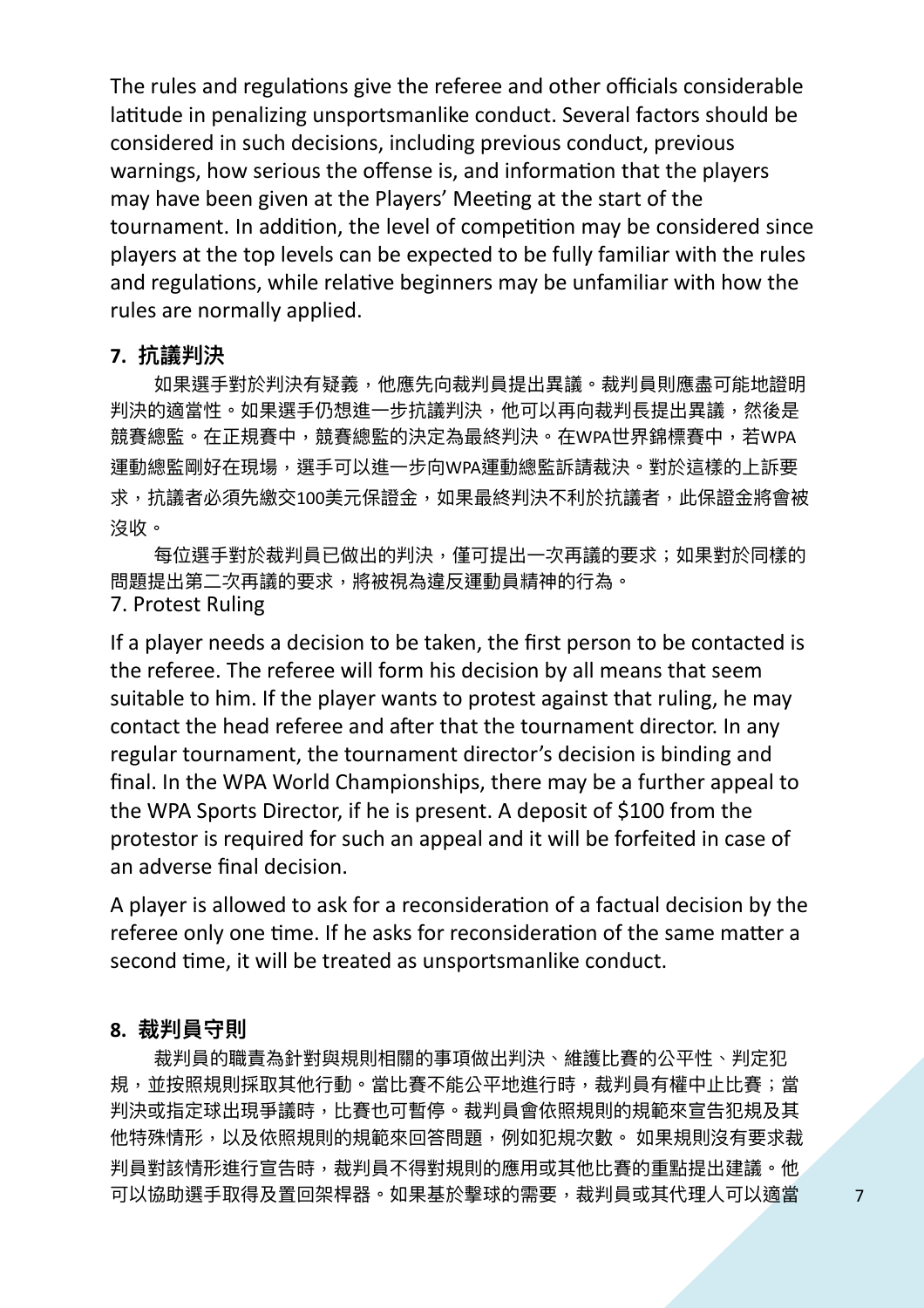的將燈具移位。

當比賽項目有連續三次犯規罰則時,在第二次犯規發生時,裁判員應告知選手此 為第二次犯規;當該選手再度回到球枱擊球前,亦須再次宣告。規則並沒有要求必須 提出第一次的警告,如此做是為了避免以後產生誤解。對選手來說,如果記分板上有 可見的犯規次數紀錄,就滿足了警告的要求。 8. Instructions for Referees

The referee will determine all matters of fact relating to the rules, maintain fair playing conditions, call fouls, and take other action as required by these rules. The referee will suspend play when conditions do not permit fair play. Play will also be suspended when a call or ruling is being disputed. The referee will announce fouls and other specific situations as required by the rules. He will answer questions as required by the rules on matters such as foul count. He must not give advice on the application of the rules, or other points of play on which he is not required by the rules to speak. He may assist the player by getting and replacing the mechanical bridge. If necessary for the shot, the referee or a deputy may hold the light fixture out of the way.

When a game has a three-foul rule, the referee should note to the players any second foul at the time that it occurs and also when the player who is on two fouls returns to the table. The first warning is not required by the rules but is meant to prevent later misunderstandings. If there is a scoreboard on which the foul count is visible to the players, it satisfies the warning requirement.

#### **9. 裁判員的回應能⼒**

裁判員應回答選手所提出有關比賽一切客觀之問題,譬如:球是否在三角框範圍 內、球是否在發球線後、目前比數、尚餘幾分得勝、雙方選手是否犯規以及在某種狀 況下所適用的規則等。當裁判員被問及有關規則釋義時,他必須以他所了解的細節盡 力說明。但即使裁判員說錯亦不能做為選手犯規的護身符。裁判員不得加入個人的主 觀意見,以至影響到比賽,例如:指導選手如何擊球、是否可打某組合球、對選手分 析球枱上的情況等。

#### 9. Referee's Responsiveness

The referee shall answer players' inquiries regarding objective data, such as whether a ball will be in the rack, whether a ball is behind the head string, what the count is, how many points are needed for a victory, if a player or his opponent is on a foul, what rule would apply if a certain shot is made, etc. When asked for a clarification of a rule, the referee will explain the applicable rule to the best of his ability, but any misstatement by the referee will not protect a player from enforcement of the actual rules. The referee must not offer or provide any subjective opinion that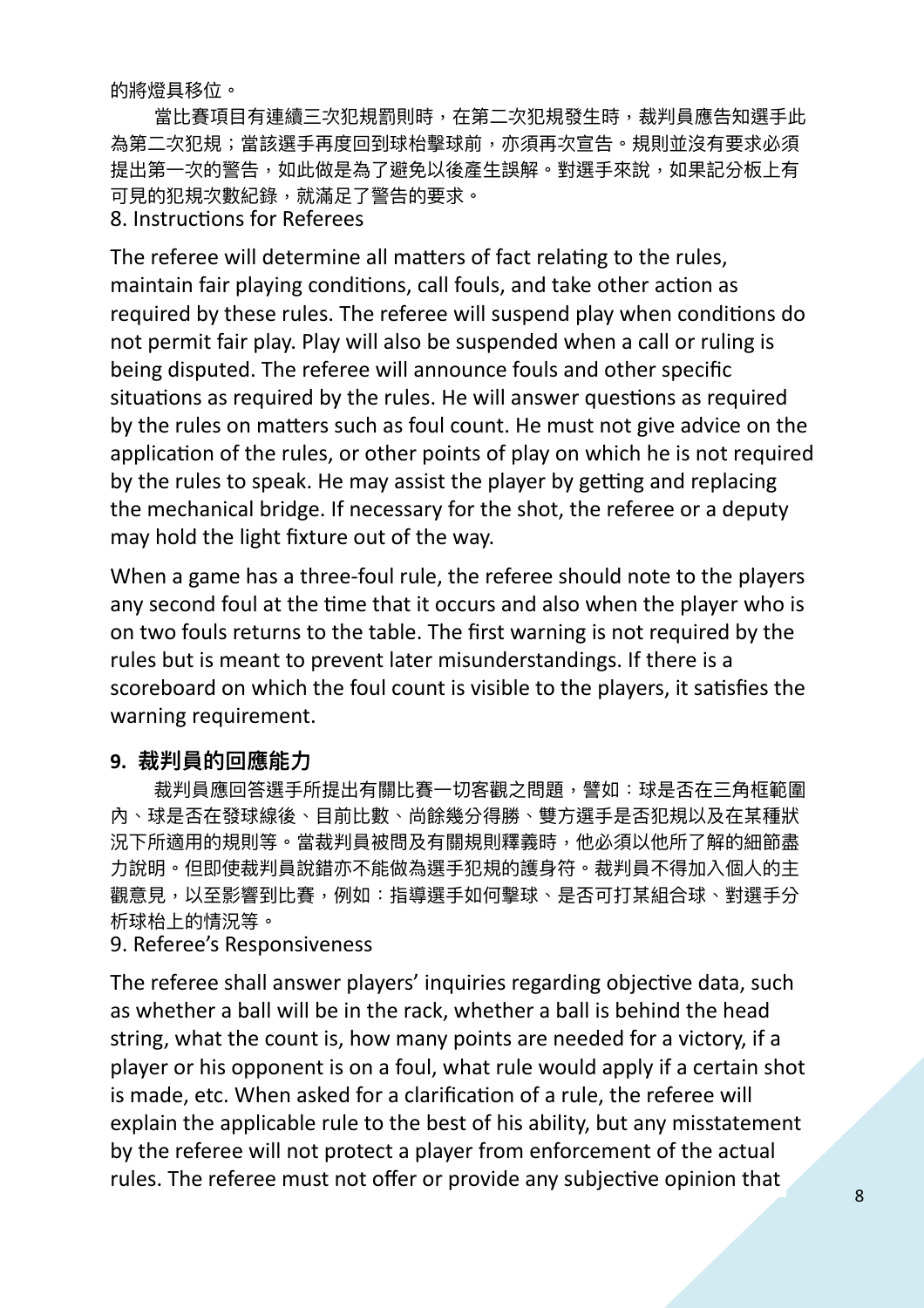would affect play, such as whether a good hit can be made on a prospective shot, whether a combination can be made, or how the table seems to be playing, etc.

# **10. 8號球項⽬補充說明**

如果大、小花色球組已經確定,而選手誤擊了對手的球組並將其打進,必須在該 選手下次出桿之前宣告犯規。不論是由選手或是裁判員發覺原先決定好的球組順序已 顛倒,該局需立即停止,重新排球,並由原開球的選手重新開球。 10. 8-Ball Addendum

If the groups have been determined and the player mistakenly shoots at and pockets a ball of the opponent's group, the foul must be called before he takes his next shot. Upon recognition by either player or the referee that the groups have been reversed, the rack will be halted and will be replayed with the original player executing the break shot.

# **11. 復原位置**

在任何情況下,球的位置如果需要移動,由裁判員依其義務和責任來執行這項任 務。他可能會以當下他認為最適當的任何方式,來形成自己的觀點。他可以諮詢一位 或雙方選手的意見。不過,特定選手的意見並不具約束力,且其判斷可以被更改。每 位涉及的選手僅有一次權利去抗議裁判員的判決,此後,裁判員得依據其裁量權來復 原球或球組的位置。

11. Restoring a Position

In any case a position of balls needs to be amended it is solely the referee's duty and responsibility to perform this task. He may form his opinion by any means he considers appropriate at the time. He may consult one or both players on that, however, the particular player's opinion is not binding and his judgment can be amended. Each involved player has the right to dispute the referee's judgment just once, but after that it is the referee's discretion to restore the ball or balls.

# **12. 比賽設備認可**

在賽會或特定的比賽開始後,選手無權質疑任何由賽會籌辦單位所提供的設備之 品質及合法性,除非經由裁判員或賽會總監的認可。任何抗議必須在賽前提出。 12. Acceptance of Equipment

After the tournament or a particular match has been started, the player has no right to question the quality or legality of any equipment provided by the Tournament Organizer unless supported by the referee or the tournament director; any protests must be made beforehand.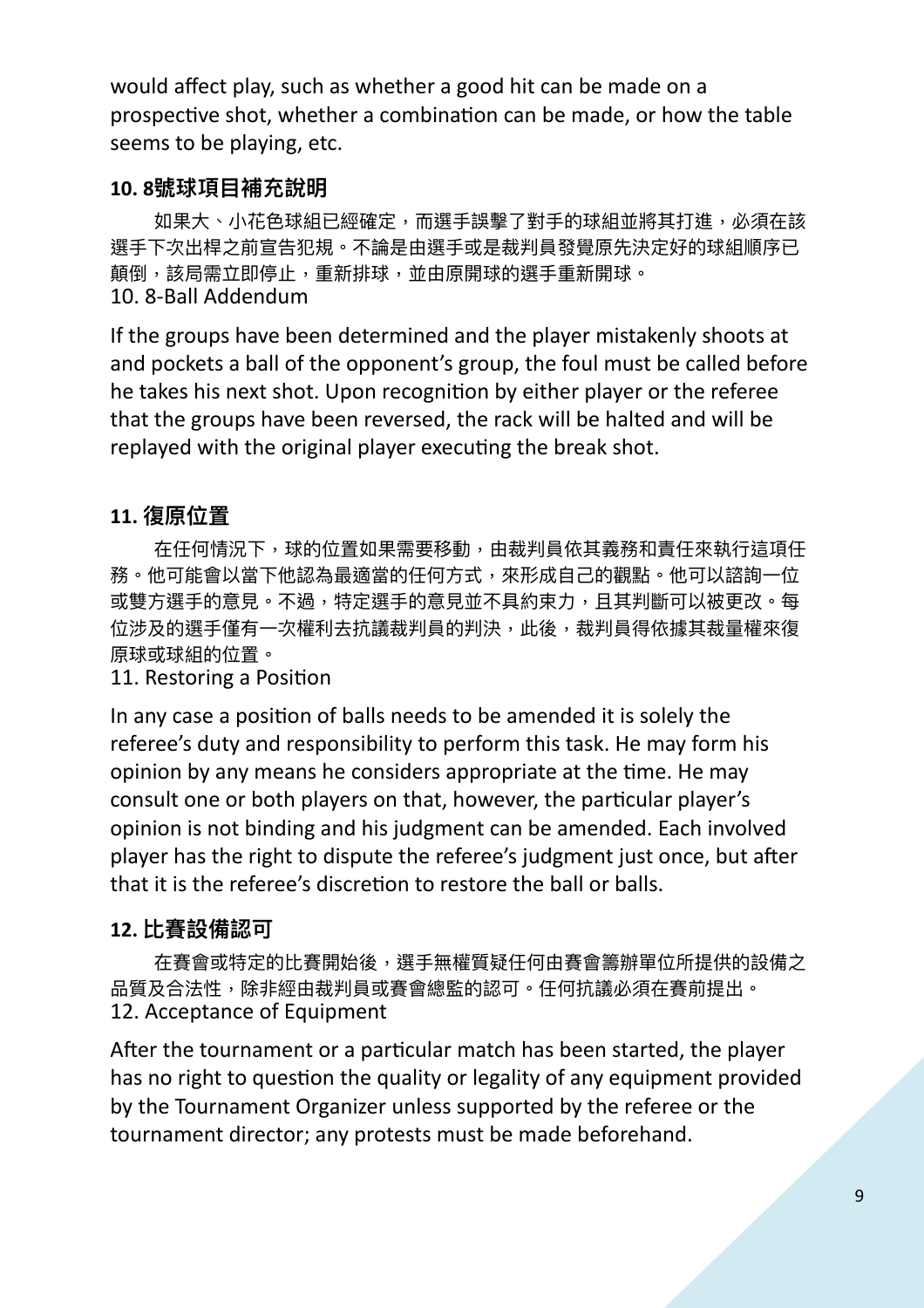#### **13. 清除、轉移球袋內的球**

進袋的球必須符合規則8.3 -進球條文內容的規定,才能被認定為進球。雖然清 除、移轉球袋內球的任務是裁判員的職責,但因管理疏失所發生的犯規,其最終責任 仍須由選手自行承擔。如果裁判員無法在現場執法;例如由「區域」裁判員所管轄的 比賽;選手需親自執行此一工作,且選手必須清楚、明確地向對手表達他的意圖。 13. Clearing Pockets

For the ball to be considered pocketed, it must meet all the requirements described in Rule 8.3 Ball Pocketed. Although the task of clearing pockets of balls lies within the referee's description of duties, the ultimate responsibility for any occurrence of fouls as a result of such misadministration always rests with the shooter. If the referee is absent, for example in the case of an area referee, the shooter may perform this duty himself, providing he makes his intention clear and obvious to the opponent.

#### **14. 暫停**

除非主辦單位另行規定,在比賽局數超過9局(8號球項目)、或13局(9號球項 目)的比賽中,每位選手可以請求一次5分鐘的暫停。如果比賽時間短,則沒有暫停。 選手若要行使其暫停的權利,必須: (1) 告知裁判員他的意圖, (2) 確認裁判員知 道此一事實,並在計分板上標示暫停,(3)確認裁判員在球枱上標示暫停標誌。(標 準的程序是把球桿放在桌子上。)此時對手必須如正常比賽時一樣,坐在其座位上; 如果對手做出比正常比賽時更多的活動及行為,將被視為己行使他的暫停時間,不再 允許他提出另外的暫停請求。

在8號球項目和9號球項目中,暫停須在局與局之間的時段行使,此時比賽暫時停 ⽌。

在14.1球項目,暫停在下一盤球排定後開始行使,如果是對手決定行使他自己的 暫停權,則打擊的選手可以繼續在球枱上持續出桿擊球。如果由非出桿選手行使暫 停,他必須確認有裁判員在他離開球枱期間監督比賽的進行,否則他無權抗議出桿選 手的任何失誤。行使暫停的選手同時應該謹記,他的行為必須符合比賽的精神,否則 將以違反運動員精神行為受到處罰。如果選手受到醫療、藥物的影響,則賽會總監可 以選擇調整暫停的次數。

14. Time Out

Unless specified otherwise by the tournament organizer, each player is allowed to take one time out of five minutes during matches played over 9 (for eight ball) and 13 (for nine ball and ten ball) games. If matches are shorter there is no time out. To exercise his right to a time out the player must: (1) inform the referee of his intention and, (2) make sure the referee is aware of the fact and marks it on the score sheet and, (3) make sure the referee marks the table for suspended play. (The standard procedure will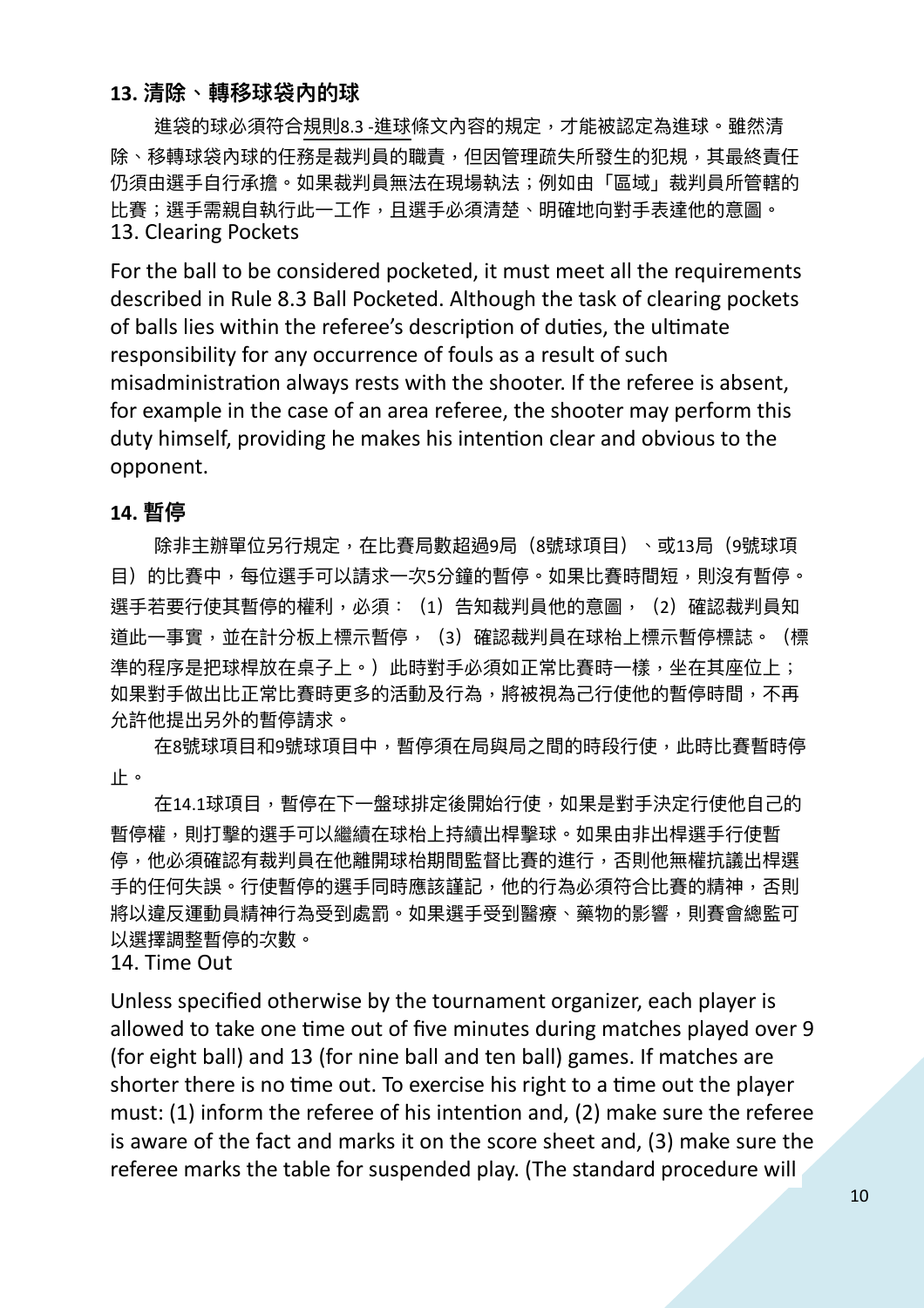be to place a cue stick on the table.) The opponent must remain seated as during normal play; should he involve himself in an action other than standard match-playing activities it will be considered exercising his time out and no further time out will be allowed.

The time out at eight ball and nine ball is taken between racks and play is suspended.

At 14.1, the time out begins between racks; and the player at the table may continue his inning should the opponent decide to take his time out. If the non-shooter takes a time out, he must make sure there is a referee to supervise the table during his absence; otherwise he has no right to protest against any misplay by the player at the table.

The player taking the time out should remember that his actions must be within the spirit of the game and if he acts otherwise, he is subject to a penalty under the Unsportsmanlike Conduct.

If a player is suffering from a medical condition, the tournament director may choose to adjust the number of time outs.

# **15. 後續的衝球順序**

如9號球這類比賽中,第一次衝球後,由誰接續衝球?賽會的管理者可能選擇不 同於規則中所列出的標準模式。例如,可能會由該局獲勝者接續衝球,或者由雙方選 手輪流,每人連續衝球3次。

# 15. Subsequent Break Shots

For deciding who will break in racks after the first, in games such as nine ball, the tournament management may choose a procedure different from the standard one listed in the Rules. For example, the winner may break or the players may alternate "serves" of three consecutive breaks.

# **16. 9號球項⽬的排球**

如規則2.2中規定,排球時除了1號球和9號球有固定位置外,其它目標球的位置必 須隨機擺放,不得以任何特定順序排列。如果不是由裁判員排球,而且選手認為其對 手故意將球以某種位置擺放,他可將此情形反應給賽會主辦人員。如果賽會主辦人員 認定該選手為故意,則應給予正式警告,禁止該行為。如果已經遭到警告,但該選手 還是繼續此故意行為,賽會將以違反運動員精神行為進行懲處。 16. Rack at Nine Ball

As stated in Rule 2.2, balls other than the one and nine are placed randomly in the rack and should not be set in any particular order during any rack. If the referee is not racking, and a player believes that his opponent is intentionally placing balls within the rack, he may bring this to the attention of a tournament official. If the tournament official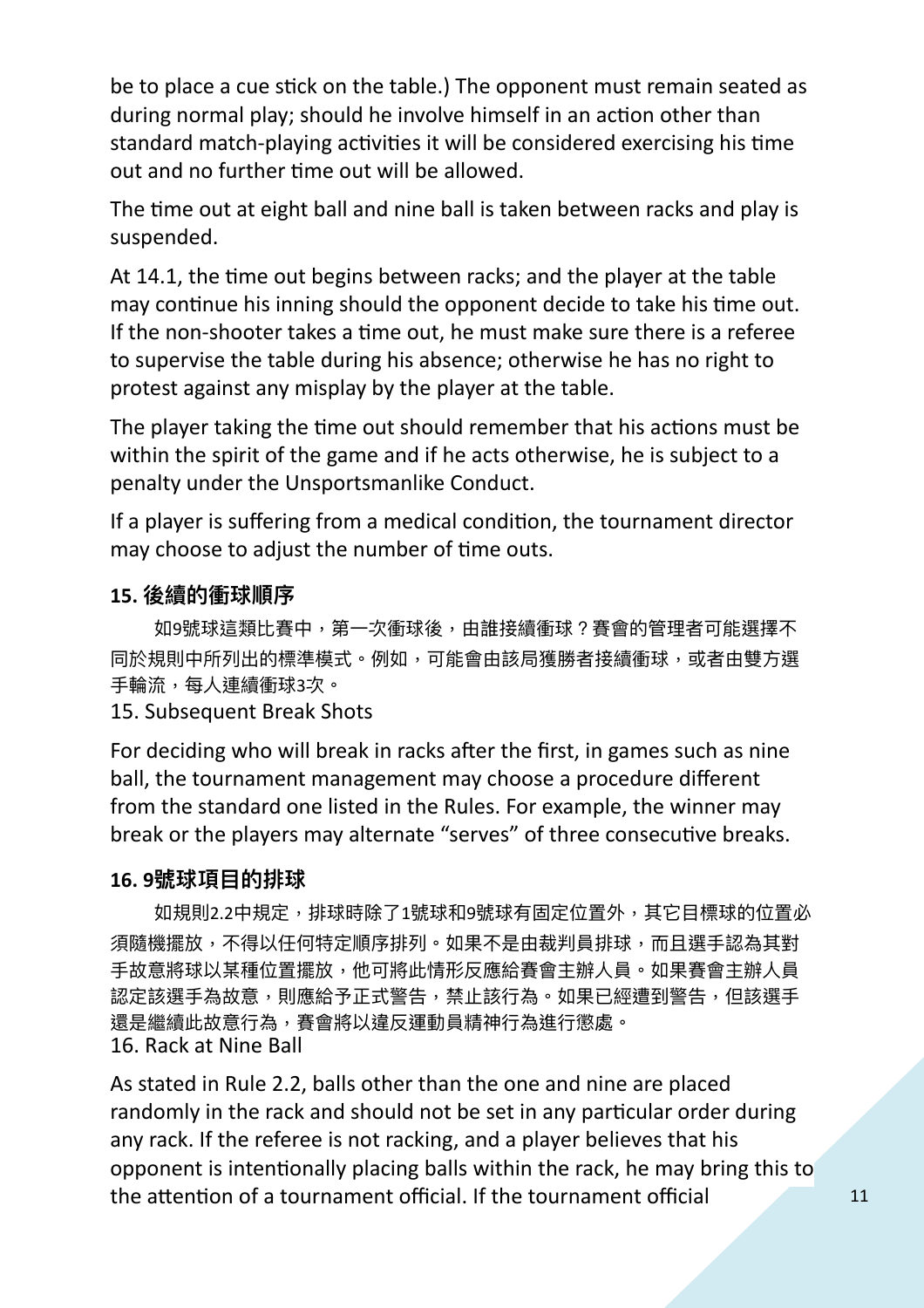determines that the player is intentionally positioning balls in the rack, the player will be given an official warning to refrain from doing so. Once warned, should the player continue with intentional positioning of balls in the rack, he shall be penalized for unsportsmanlike conduct.

# **17.衝球的要求**

賽會管理者對需要大力衝球、開球的比賽,例如9號球或是10號球項目,可能會 設立額外的衝球要求,限制母球擺放在發球線後的固定區域(開球區)。 17. Open Break Requirements

The tournament management may set additional requirements on the break shot on games that require an "open" break such as nine ball or ten ball. For example, it may be required to place the cue ball for the break shot within one or several restricted areas behind the head string ("break box").

# **18. 三顆球衝球規則The Three Point Break Rule**

(1) 在衝球時,必須至少有三顆球,要麼被打進、或者是接觸到開球線,或者是兩 者之綜合。舉例來說,如果有一顆球被打進,那就至少須有另外二顆目標球 接觸到開球線;或者是二顆球被打進,那至少要另外有一顆目標球接觸到開 球線。(接觸到開球線意味著目標球的邊緣必須超越開球線。)

(1) On the break shot, a minimum of three object balls must either be pocketed, or touch the head string line, or a combination of both. For example, if one object ball is pocketed, then at least two object balls must touch the head string line; or if two object balls are pocketed, then at least one object ball must touch the head string line. To touch the head string line means that the edge of the object ball must reach (break) the string line.

(2) 如果球員合法開球(沒有犯規)但未能達成第1項的要求, 對手有權選擇接受以球 台現狀接⼿擊球,或者是將擊球權歸還給開球者。

(2) If a player fails to meet the requirements in (1), but otherwise makes a legal break, the

incoming player has the choice to accept the tables as is, or hand the shot back to his opponent.

(3) 如果對手選擇接受以球台現狀接手擊球,那他就不可以打"Push Out", 必須合法 的擊球(打檯面最小號碼的球)。

(3) In accepting the table as is, the incoming player is not permitted to play a "push-out", he must play a legal shot to the ball on.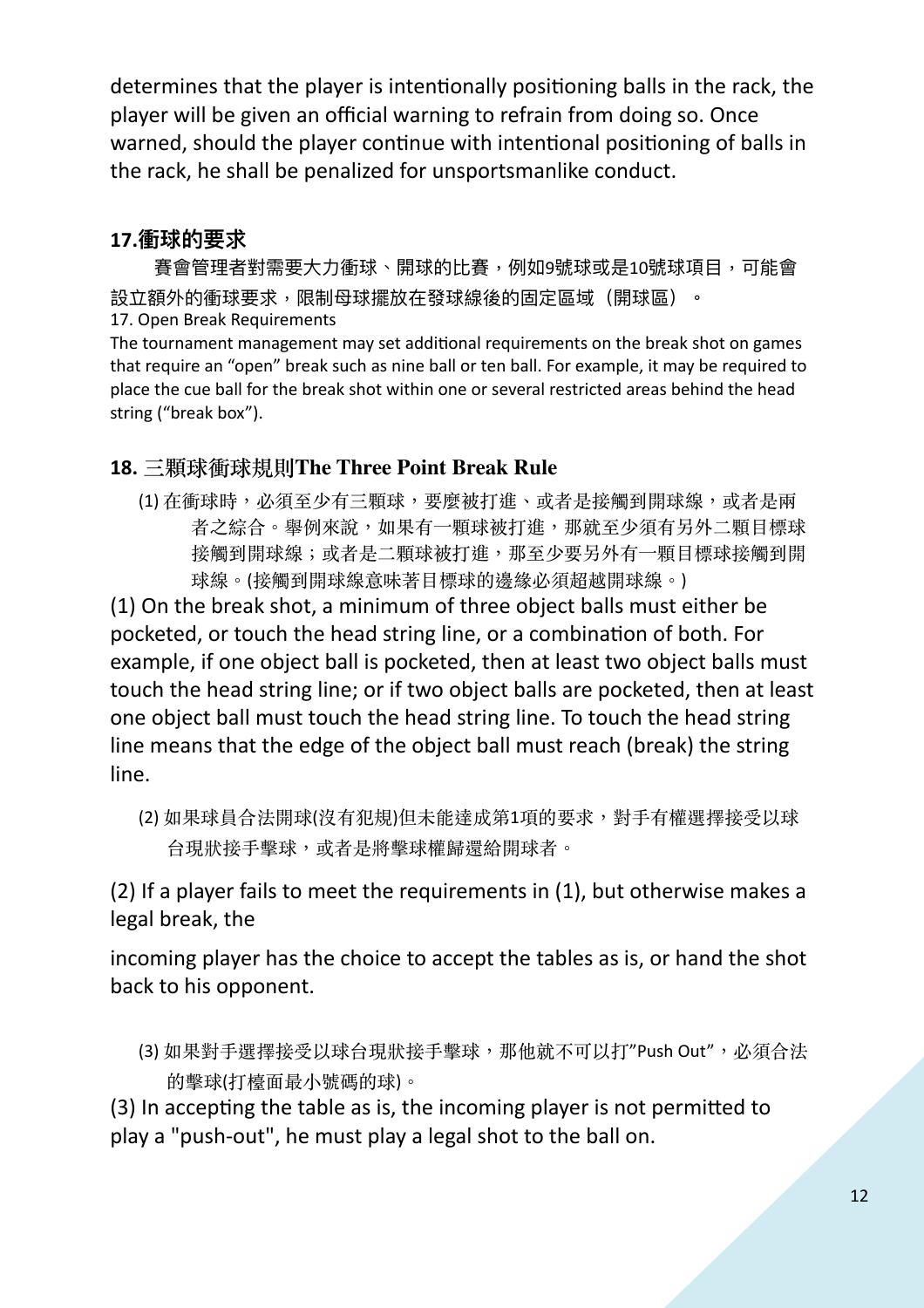(4) 如果擊球權歸還給開球者,開球者可以打"Push Out"。如果開球者打"Push

Out",對手有權選擇接手擊球,或歸還給開球者繼續出桿。

(4) If the table is handed back to the breaker, the breaker is permitted to play a push-out. If so, his opponent will then have the choice to either play the shot, or hand it back.

(5) 如果球員合法開球(沒有犯規)但未能達成第1項的要求,而且衝進了9號球,則 9 號球必須在下個出桿前重新擺回腳點。

(5) If a player fails to meet the requirements of (1), but otherwise makes a legal break and pockets the 9 ball, the 9 ball is reposted before the next shot is played.

三顆球過線規則連同排球紙或是球框,必須應用在所有WPA 9號球賽事。 The three point rule must be present on all WPA ranking 9-ball events, together with tapping or ball rack.

#### **19.開球時使⺟球轉向**

選手在開球時可能產生失誤,卻試圖以球桿或其他方式干擾母球,使其偏離原來 的路線。這種做法和其他類似的行為,違反了運動員精神,是絕對禁止的(參照規則 6.16 (b))。比賽中,選手除了以球桿前端之皮頭向前擊打母球外,不得故意碰觸其他 任何球。對於此類犯規,由裁判員依據規則6.16「違反運動員精神原則」來判罰。

#### 19. Deflecting Cue Ball on Opening Break

It may be that the player miscues on a break shot and tries to prevent the cue ball from following its normal path by deflecting it with his cue stick or by some other means. This practice and other similar practices are absolutely forbidden under the unsportsmanlike conduct rule, Rule 6.16(b). Players must never intentionally touch any ball in play except with a forward stroke of the cue tip on the cue ball. The penalty for such a foul will be determined by the referee according to the unsportsmanlike conduct guidelines in Rule 6.16.

#### **20. 出桿計時**

在單一比賽的過程中,賽會主辦人員或比賽相關選手,可以隨時要求採用「出桿 計時」,由賽會總監或其指定的主辦人員決定是否使用之。如果確定使用「出桿計 時」,雙方選手將進入「計時」出桿狀態,大會將派出一位計時員為比賽計時。以下 為計時方式建議:選手每次出桿有35秒時間進行擊球,在計時剩10秒時會給予警告。 在每一局中,允許選手要求一次25秒的計時延長。當所有的球(包含旋轉中的球)靜 止後,計時開始啟動。計時結束於選手出桿並以皮頭觸及母球,或選手在規定時間內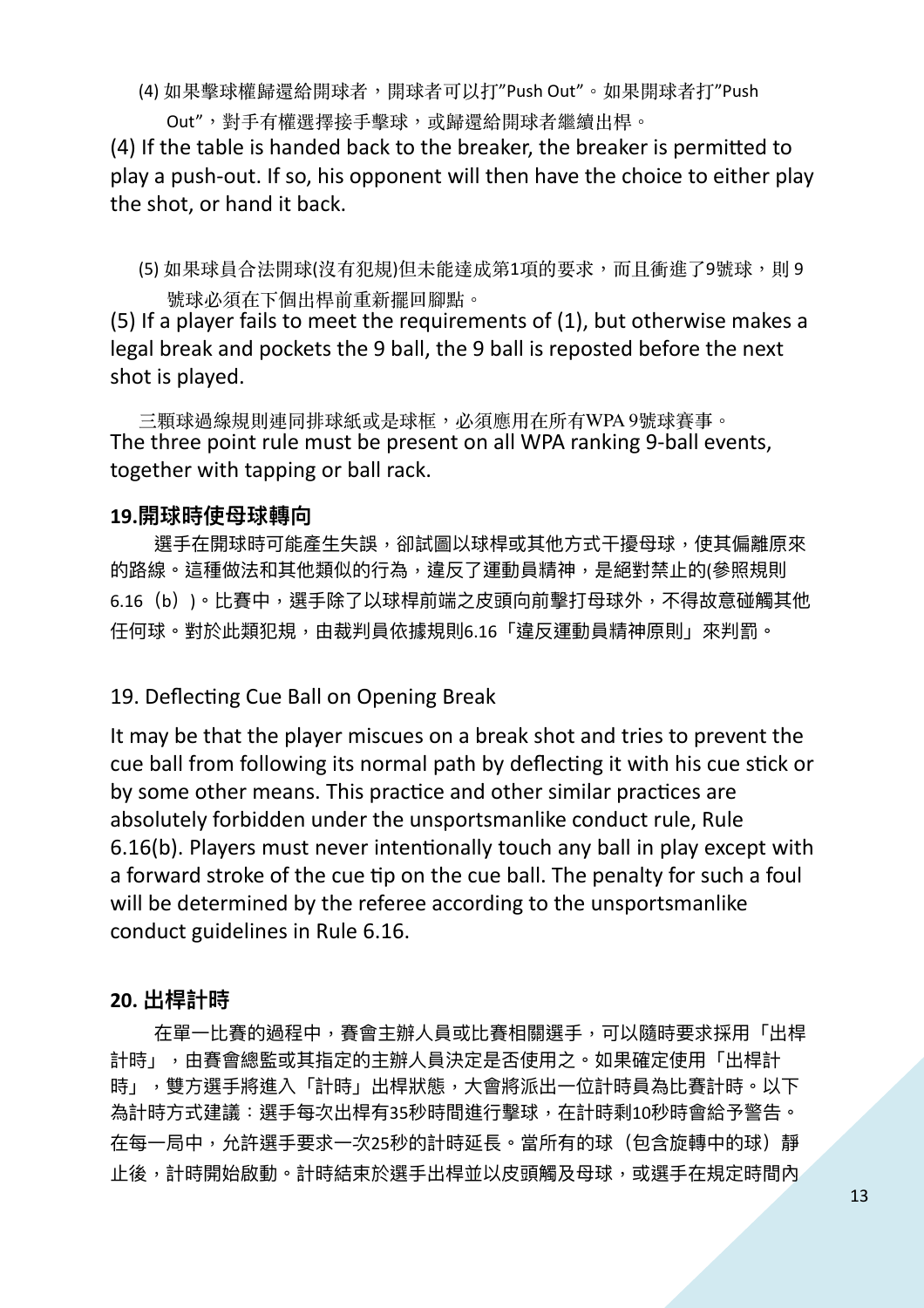# 20. Shot Clock

A shot clock may be requested at any time during a match by a tournament official or either player involved in that match. The tournament director or other appointed official decides whether to use a shot clock or not. Should a shot clock be introduced, both players will be "on the clock" and there will be an official timekeeper for the duration of the match. As a recommendation, players will have 35 seconds per shot with a warning when 10 seconds remain. Each player will be allowed one 25-second extension during each rack. The shot clock will be started when all balls come to rest, including spinning balls. The shot clock will end when the cue tip strikes the cue ball to initiate a stroke or the when player's time expires from the shot clock. If a player runs out of time, it will be a standard foul. After the opening shot the time cap may be extended but cannot exceed the 60 seconds.

# **21. 僅計⺟球犯規**

如果沒有裁判員執法,可以使用「僅計母球犯規」來進行比賽。意即碰觸或移動 母球以外的球,若不影響出桿的結果,就不計為犯規。除非因被碰觸或移動的球,對 出桿的結果產生影響,例如有任何球(包含母球),會通過該被移動的球原本所佔據 的空間。如果沒有發生上述的情形,擊球者之對手可以選擇:1.讓球停留在移動後的位 置,或2.將被移動的球盡可能重置回雙方所認可的原位。

如果擊球選手未給予其對手將球置回的選擇權力,將被視為犯規,其對手獲母球 自由球。

### 21. Cue ball fouls only

If there is no referee presiding over a match, it may be played using cue ball fouls only. That is, touching or moving any ball other than the cue ball would not be a foul unless it changes the outcome of the shot by either touching another ball or having any ball, including the cue ball, going through the area originally occupied by the moved ball. If this does not happen, then the opposing player must be given the option of either leaving the ball where it lies or replacing the ball as near as possible to its original position to the agreement of both players. If a player shoots without giving his opponent the option to replace, it will be a foul resulting in cue ball in hand for the opponent.

#### **22. 延遲開賽**

選手必須於指定的時間抵達球枱,準備好進行指定的比賽。如果選手因故而延誤 了指定的時間,必須在15分鐘內到達指定的球枱進行比賽,否則將輸掉該比賽。建議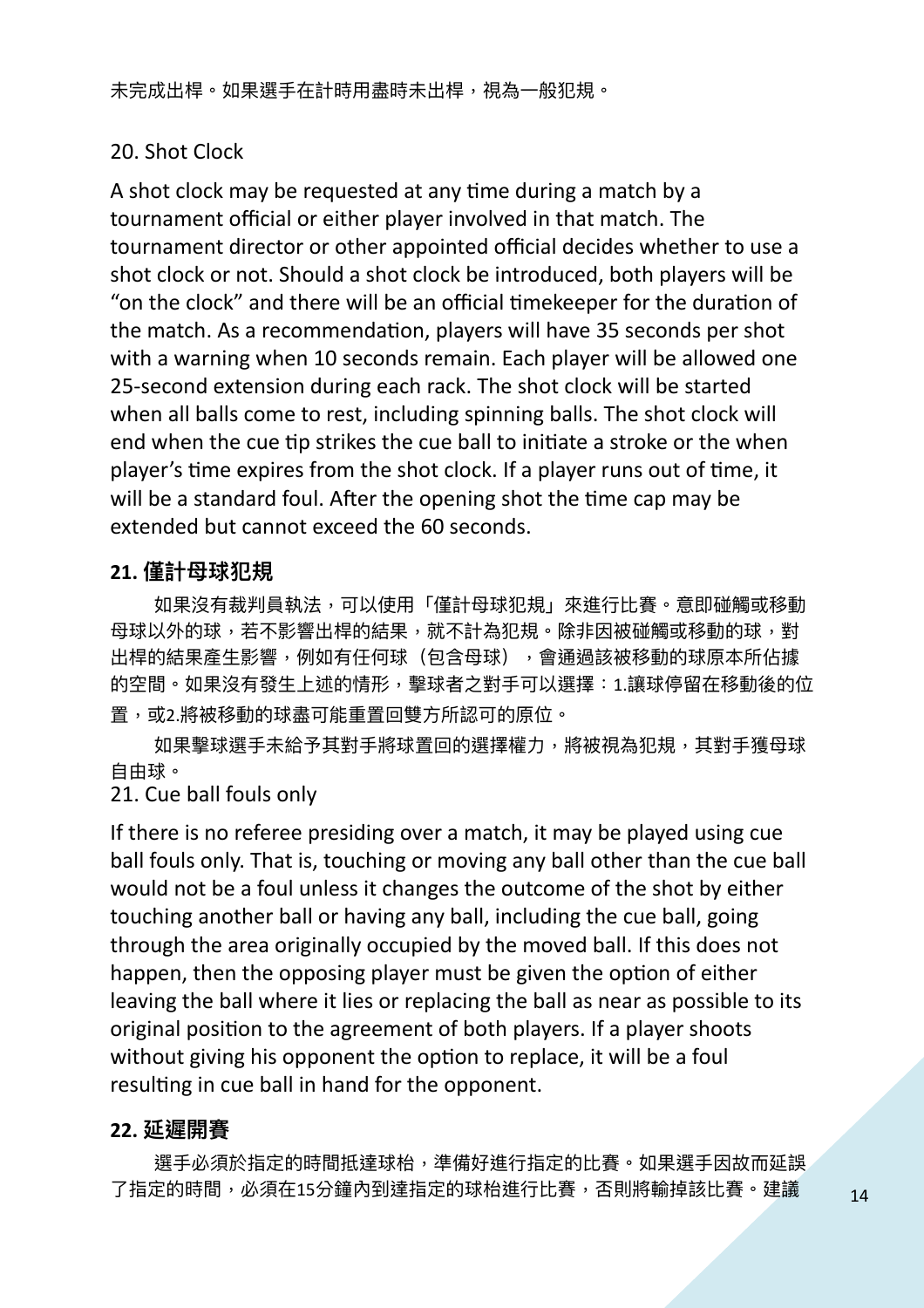在5分鐘時進行第一次選手召喚廣播,10分鐘時進行第二次,14分鐘時進行最後的"1分 鐘"警告。對於累犯者,可以更嚴格的要求。 22. Late Start

Players must be at the table and ready to play their assigned match at the appointed match time. If a player is late for his appointed match time, he will have fifteen minutes to report to his assigned table ready to play or he will lose the match. It is recommended to announce after five minutes a first call for the player, after ten minutes a second call and after fourteen minutes a final "one minute" warning. A stricter requirement may be used for repeat offenders.

# **23.外來的⼲擾**

見規則1.9,外來的干擾。裁判員應該確保有效的防止外界干擾(例如由觀眾、或 鄰桌的選手), 办要時可以暫停比賽。于擾可能來自肢體上的, 或是言語上的。 23. Outside Interference

See Rule 1.9, Outside Interference. The referee should ensure that interference is prevented, for example by a spectator or a player on an adjacent table, and may suspend play as needed. Interference may be physical or verbal.

#### **24. 教練**

允許選手在比賽中接受教練的建議,但不得以每次出桿為頻率進行,那將嚴重破 壞比賽的節奏。裁判員和賽會管理者可以對此設定額外的限制。暫停時間可以用來取 得教練的協助,但教練不得來到球枱旁指導。如果裁判員認為教練干擾或打斷了比 賽,他可以直接要求教練離開比賽。

#### 24. Coaching

It is permitted for a player to receive advice from a coach during a match. This should not be on a continuous shot-by-shot basis that changes the nature of the game. It is up to the referee and tournament management to set additional limits on this. A time out can be used to get coaching help. The coach should not approach the table. If the referee decides that the coach is interfering with or disrupting the match, he may direct the coach to stay away from the match.

#### **25. 意外狀況的裁量權**

在比賽中,可能出現規則所無法預料的意外狀況。此時,裁判員將決定如何使比 賽公平地進行。例如,可能需要將該局比賽移轉到另一球枱繼續進行;在此情況下, 如果有些位置無法移轉,則可能宣告該局為僵局。